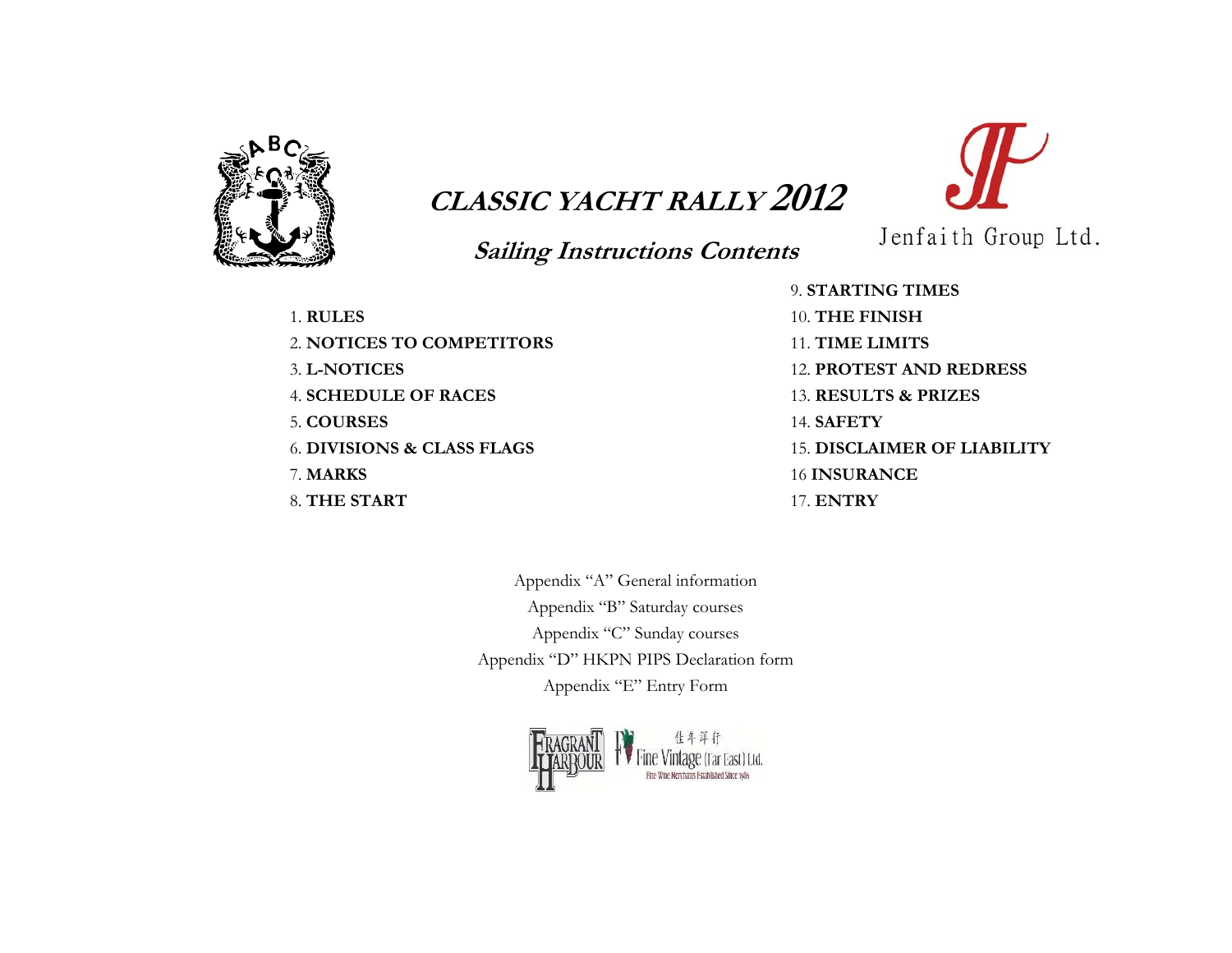#### **SAILING INSTRUCTIONS**

**The Regatta Organizing Authority is the Aberdeen Boat Club under the auspices of the Hong Kong Sailing Federation. The Regatta Office will be at the Aberdeen Boat Club** 

#### **1. RULES**

- a. The Regatta will be governed by the 'rules' as defined in *The Racing Rules of Sailing (RRS) 2009-2012*.
- b. The prescriptions of the Hong Kong Sailing Federation (HKSF)
- c. The HKPN Handicap System as administered by the HKPN Committee
- d. HKPN PIPS shall apply to HKPN divisions
- e. Class Rules where they apply
- f.The Notice of Race
- g. The Aberdeen Boat Club Standard Sailing Instructions (SSI)
- h. These Sailing Instructions (SI)
- i. In case of conflict between any of the above, succeeding items take precedence. This changes RRS 63.7
- j. The SI may be obtained from the Regatta Office or downloaded from the club's website www.abclubhk.com, under the Classic Yacht Rally section

#### **2. NOTICES TO COMPETITORS**

- a. Notices to Competitors will be posted on the Yachting notice board at the Aberdeen Boat Club, which is located outside the doorway leading from the Upper Level Car Park into the Club Offices and Coffee Shop.
- b. Notices may also be displayed on the relevant section of the race website.
- c. The Race Committee will use VHF Ch.72 for giving course instructions, and will endeavour to do so for all communications with competitors on the water as an aide to provide information. This service is not guaranteed



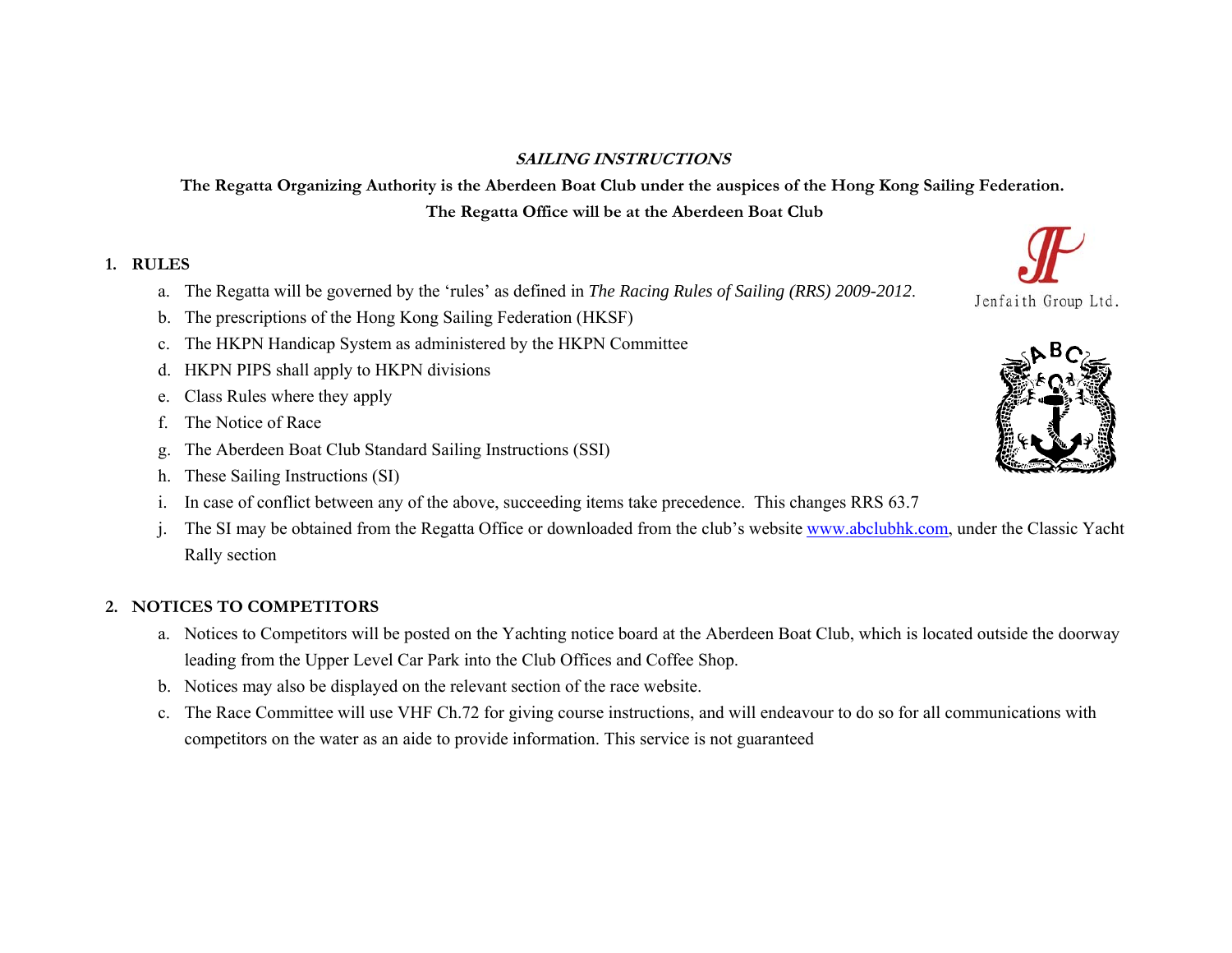#### **3. CHANGES TO SAILING INSTRUCTIONS**

- a. A change to the sailing instruction will be posted on the Yachting notice board and the race website, not later than four hours before the first starting signal of each leg.
- b. Late changes may be made on VHF Ch.72 prior to the warning signal, in which case, Code Flag L will be displayed on the committee boat.

#### **4. SCHEDULE OF RACES**

- a. One short race for all divisions on Saturday 12 May, the first warning signal will be at 14:55.
- b. One island race for all divisions on Sunday 13 May, the first warning signal will be at 09:55.

#### **5. DIVISIONS & CLASS FLAGS**

| <b>Divisions</b>                                                                       | Flags                   |
|----------------------------------------------------------------------------------------|-------------------------|
| Division 1 A:                                                                          | $\rightarrow$ E         |
| <b>Classic Racing Yachts</b> built more than 25 years ago with HKPN of 1050 or less.   |                         |
| Division 1 B:                                                                          | → F                     |
| <b>Classic Cruising Yachts</b> built more than 25 years ago with HKPN of 1051 or more. |                         |
| Division 2 A:                                                                          | $\blacktriangleright$ G |
| Non - Classic Racing Yachts with HKPN of 950 or less.                                  |                         |
| Division $2 B:$ $\overline{\phantom{a}}$                                               | $\rightarrow$ H         |
| Non - Classic cruising Yachts with HKPN of 951 or more.                                |                         |
| Division 3:                                                                            | $\rightarrow U$         |
| Any Sailing or Motor Boats entering the rally division.                                |                         |
| <b>Division 4:</b>                                                                     | $\star$ D               |
| <b>Any Dinghies.</b>                                                                   |                         |



Jenfaith Group Ltd.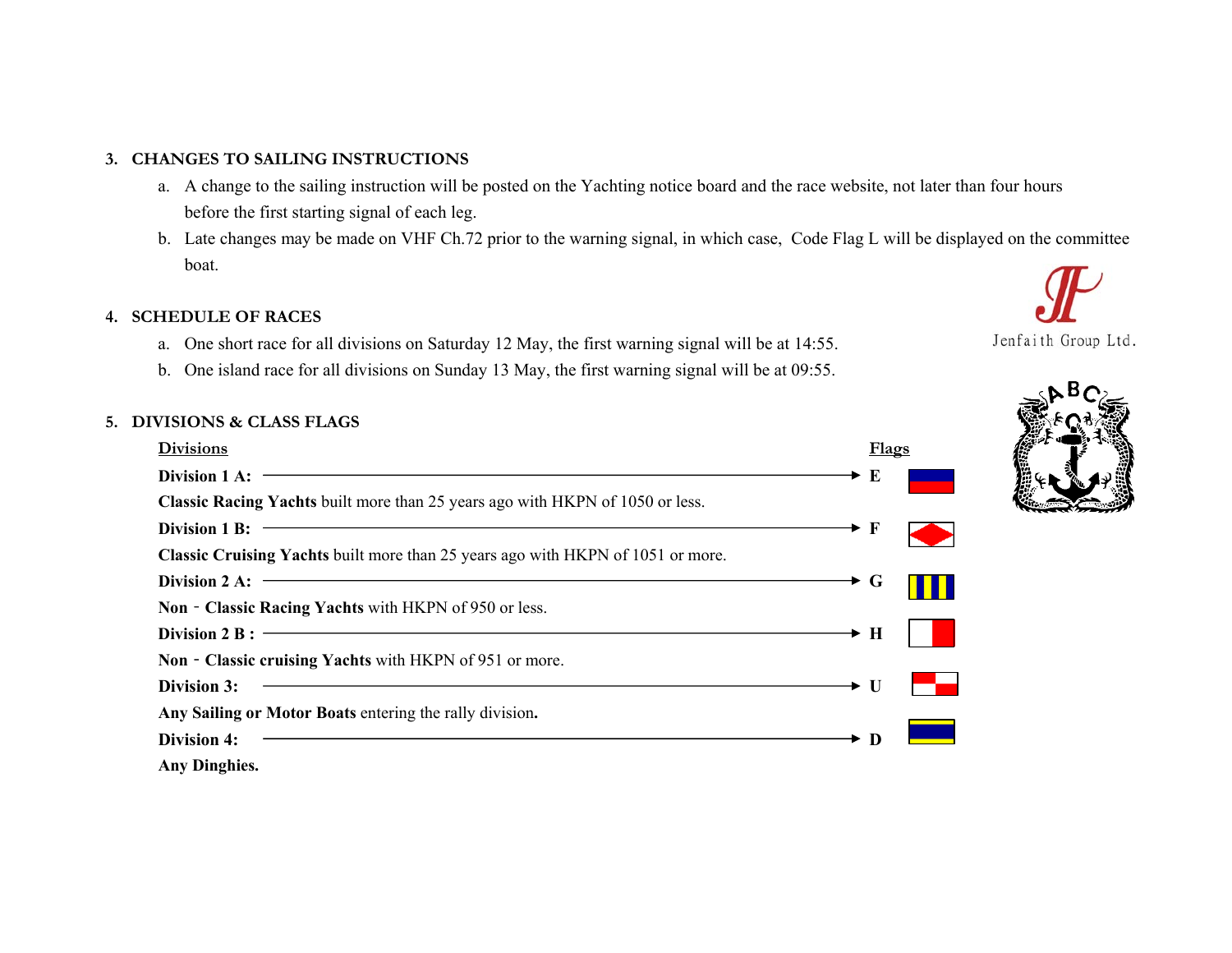NOTES:

- 1. Division splits may be reallocated subject to entries received. Such decisions will be at the sole discretion of the Race Committee.
- 2. All HKPN participants should have an up-dated rating, please check your rating in the current HKPN list.
- 3. Rally division refers to sailing or motor boats entering the event only with the intention to follow the race but not compete.

#### **6. RACING AREA**

The Racing Area will be in Hong Kong Waters.

#### **7. COURSES**

- a. Courses to be sailed are shown in Appendix B for the Saturday and Appendix C for Sunday courses.
- b. The number of the course to be sailed shall be signaled by a flag showing the course number in conjunction with the class flag.
- c. Note that the Race Officer may elect for divisions in the same start to race different courses. Participants should therefore pay close attention to the flags on the committee boat

#### **8. MARKS**

- a. The starting and finish ODM and IDM will be black spherical buoys.
- b. The windward mark will be an orange cylindrical buoy.
- c. Club marks, if used, will be black spherical buoys displaying "ABC" all around.
- d. If a windward mark is laid for Island Courses, the committee boat shall display a red or green flag or board to indicate that the mark is to be left to port or starboard directly after the start.

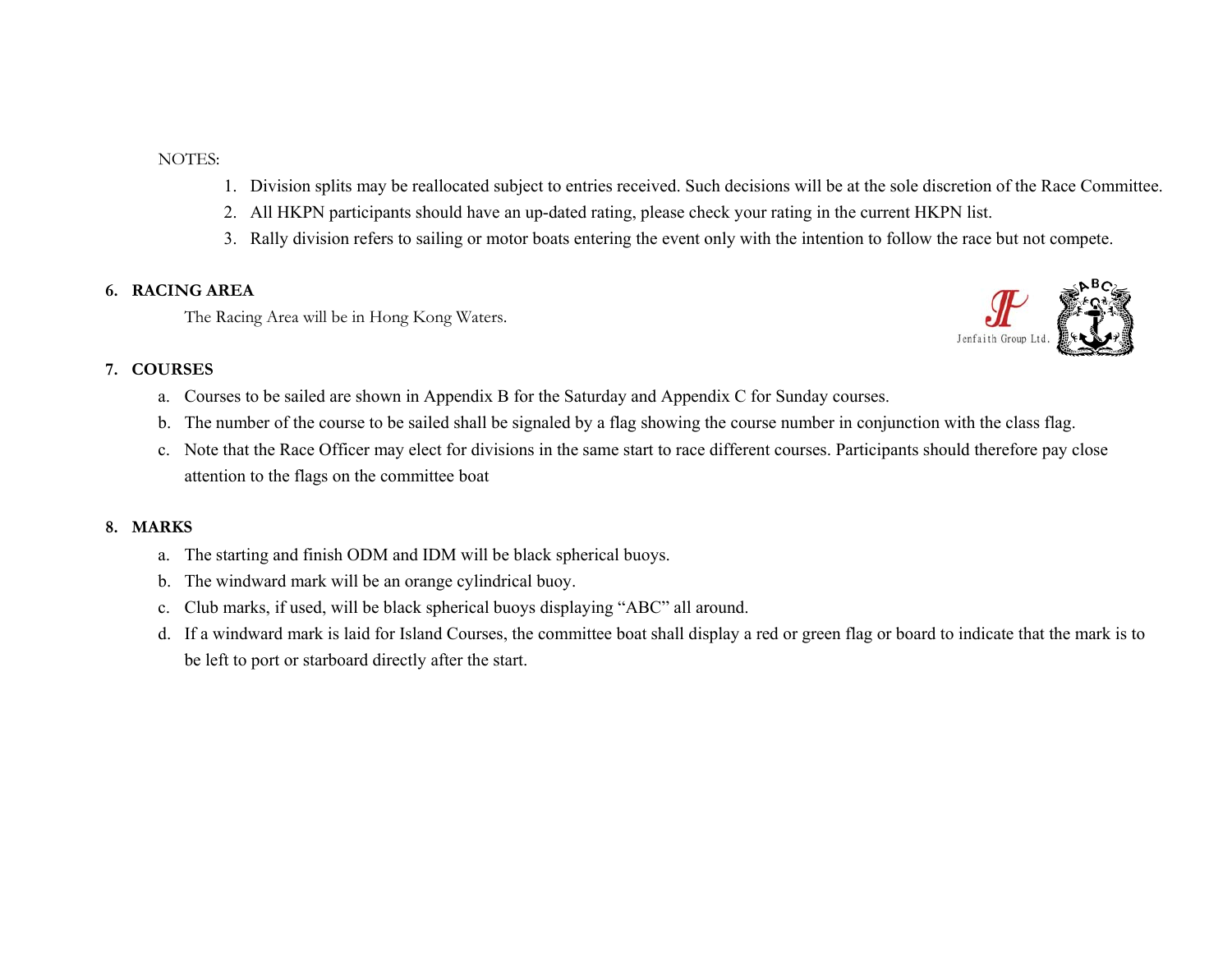#### **9. START**

- a. The races will be started in accordance with rule 26 with warning signal made 5 minutes before the starting signal.
- b. The starting line on Saturday will be laid in Stanley Bay near the maritime museum pier and on Sunday in Deepwater Bay in the regular ABC starting area.
- c. The Starting Line will be between a staff displaying an orange flag on the Signal Boat at the Starboard end, and the starting mark (ODM) at the Port end. If an Inner Distance Mark (IDM) is laid, boats shall pass between the ODM and the IDM when approaching the line to start or starting.
- d. If flag '**J'** is hoisted on the committee boat during or prior to the start sequence, all boats shall leave Round Island to port after the start and to starboard when finishing.
- e. Boats whose warning signal has not been made shall not be within the starting area during the starting sequence for other divisions.

#### **10. STARTING TIMES**

- *a.* **Saturday** 
	- 1. Boats in Division 1A and 2A will start at 15:00 hours.
	- 2. Boats in Divisions 1B and 2B will start at 15:05 hours.
	- 3. Boats in Division 3 will start at 15:10 hours
	- 4. Boats in Division 4 will start at 15:15 hours.
- *b.* **Sunday** 
	- 1. Boats in Division 1A and 2A will start at 10:00 hours.
	- 2. Boats in Divisions 1B and 2B will start at 10:05 hours.
	- 3. Boats in Division 3 will start at 10:10 hours
	- 4. Boats in Division 4 will start at 10:15 hours.



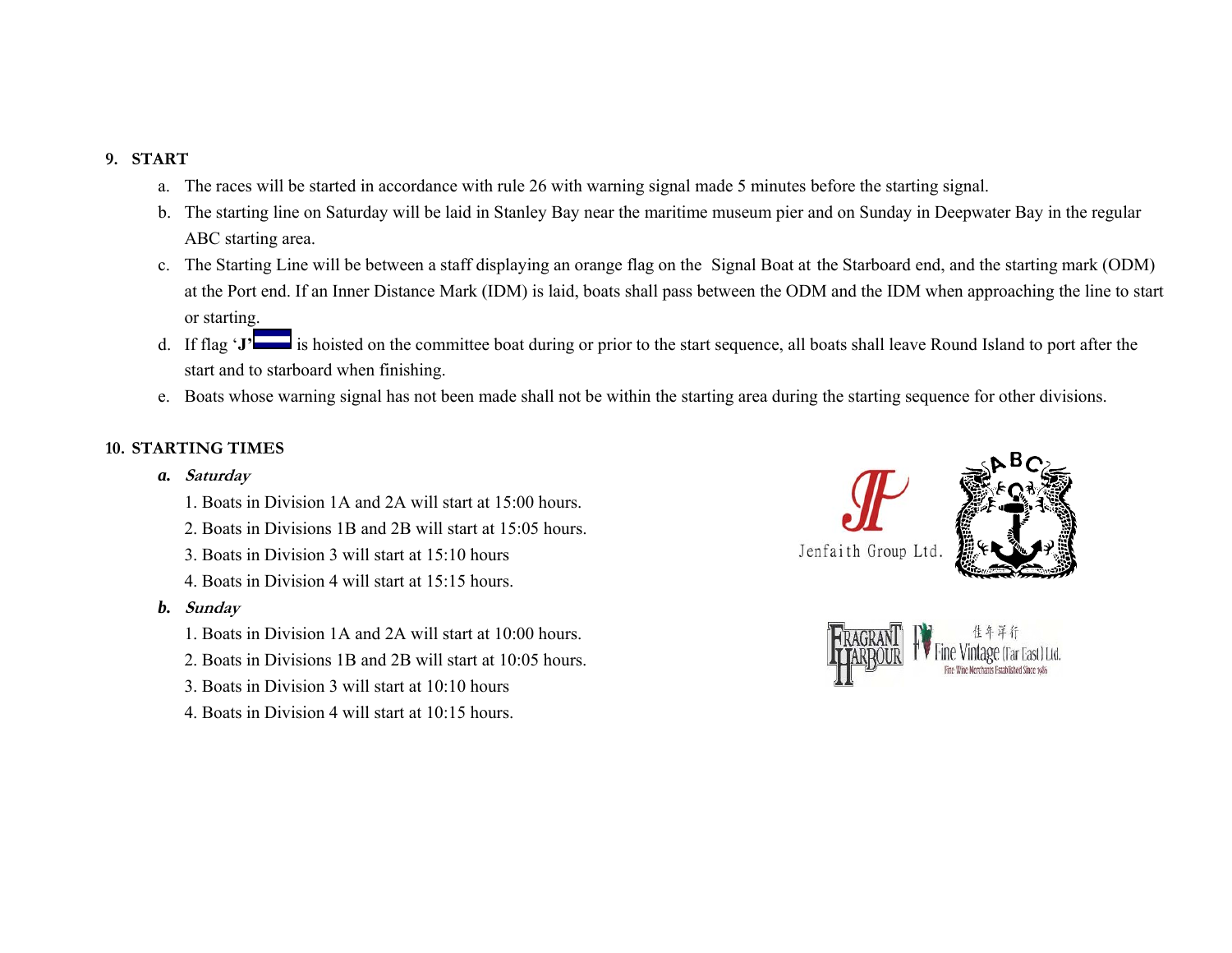#### **11. THE FINISH**

- a. The finishing line will be a line between a signal mast displaying an orange flag on the committee boat and a buoy laid as an ODM. Boats shall finish by passing between the committee boat and the ODM in the direction of the course from the previous mark.
- b. When on station at the finishing line, the committee boat will fly a blue flag.

#### **12. TIME LIMITS**

- a. The time limit on Saturday for all divisions will be 18:30 hours.
- b. The time limit on Sunday for all divisions will be 17:30 hours.
- c. A boat not finishing within its finish time will be scored as DNF.



#### 13. **RETIREMENTS**

a. A boat that retires from the race shall report this to Race Officer by telephone (91246400) or on VHF Channel 72 as soon as practicable and shall obtain an acknowledgement.

#### **14. PROTEST AND REDRESS**

a. A boat that wishes to protest or seek redress shall advise the Race Committee by hailing or on VHF Ch. 72, or by telephone to the Race Office (Tel: 91246400) no later than 90 minutes after finishing or retiring.

#### **15. RESULTS & PRIZES**

- a. Divisional prizes shall be awarded at the discretion of the race committee and calculated on HKPN corrected time.
- b. Class prizes may be awarded on the principle of first across the line for classics such as Taipans, Cape Caribs, various Cheoy Lee builds, Flying Fifteens, Dragons, Sonatas, Ruffians and Impalas, provided that a minimum of 3 entries are received for the class.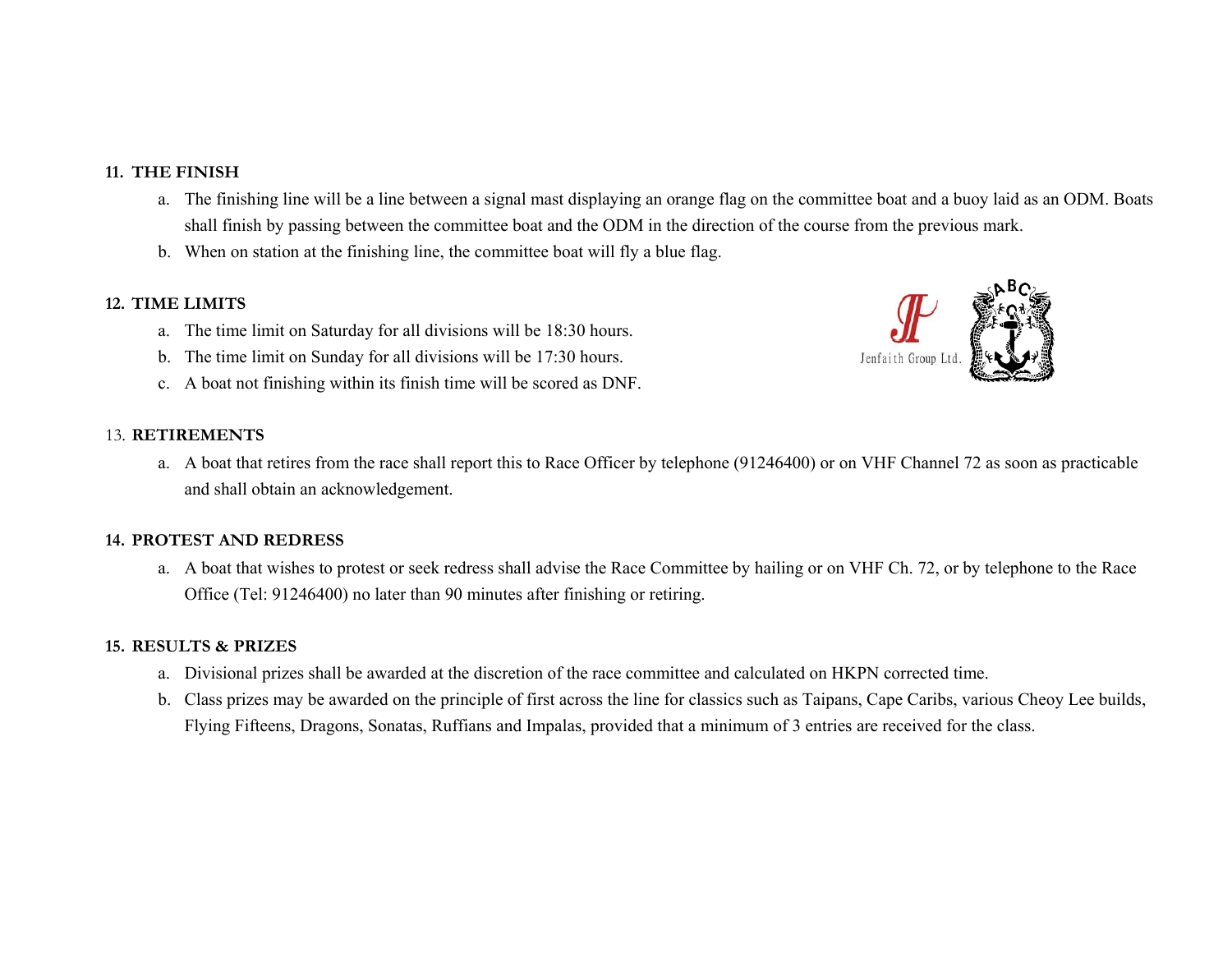- c. "Concours d'élégance" prizes will be awarded by a selection committee for The Most Bristol Fashion (for the best maintained and presented boat overall) and The Most Authentic (for the most authentic classic boat.) the best Classic, Vintage and Antique yacht as describe in the NOR.
- d. Other prizes may be awarded on Sunday
	- 1. **The Oldest Yacht,** (by launch or build date as indicated on original builder's plate).
	- 2. **The Most Colourful Crew,** (Judged on classic or themed attire worn during and after the Saturday race).
	- 3. **The Best Bikini Display,** (Must be worn or hung tastefully on board and ashore).
	- 4. **The Best performing Classic Yacht**,(Taking into account the year of construction, the general appearance, the original equipment and the results in both races).
	- 5. **Spirit of The Event,.**(Best seamanship aboard and "behaviour") ashore.



#### **16. SAFETY**

- a. It is the sole responsibility of each participant to decide, each day, whether to participate, whether to wear a PFD, whether to continue to sail, and how to respond to changing weather, sea, and tidal conditions.
- b. Boats shall comply with the general rules of safety and shall be in a seaworthy state suitable for an event of this nature.
- c. All participating boats must have on board a compass and up-to-date detailed navigational charts (subject to inspection by the Race Committee).
- d. It is highly recommended that each boat have a GPS unit.
- e. All participating boats must have a functioning VHF radio on board. A radio check prior the start of the Saturday will be compulsory.
- f. The Race Committee may call for reporting in by each participating boat via VHF radio, and significant communications regarding the course, course changes, and weather conditions will be made via VHF radio Channel 72.
- g. Participants may speak with each other on VHF radio but are subject to disqualification based on sportsmanship if the communication results in competitive advantage.

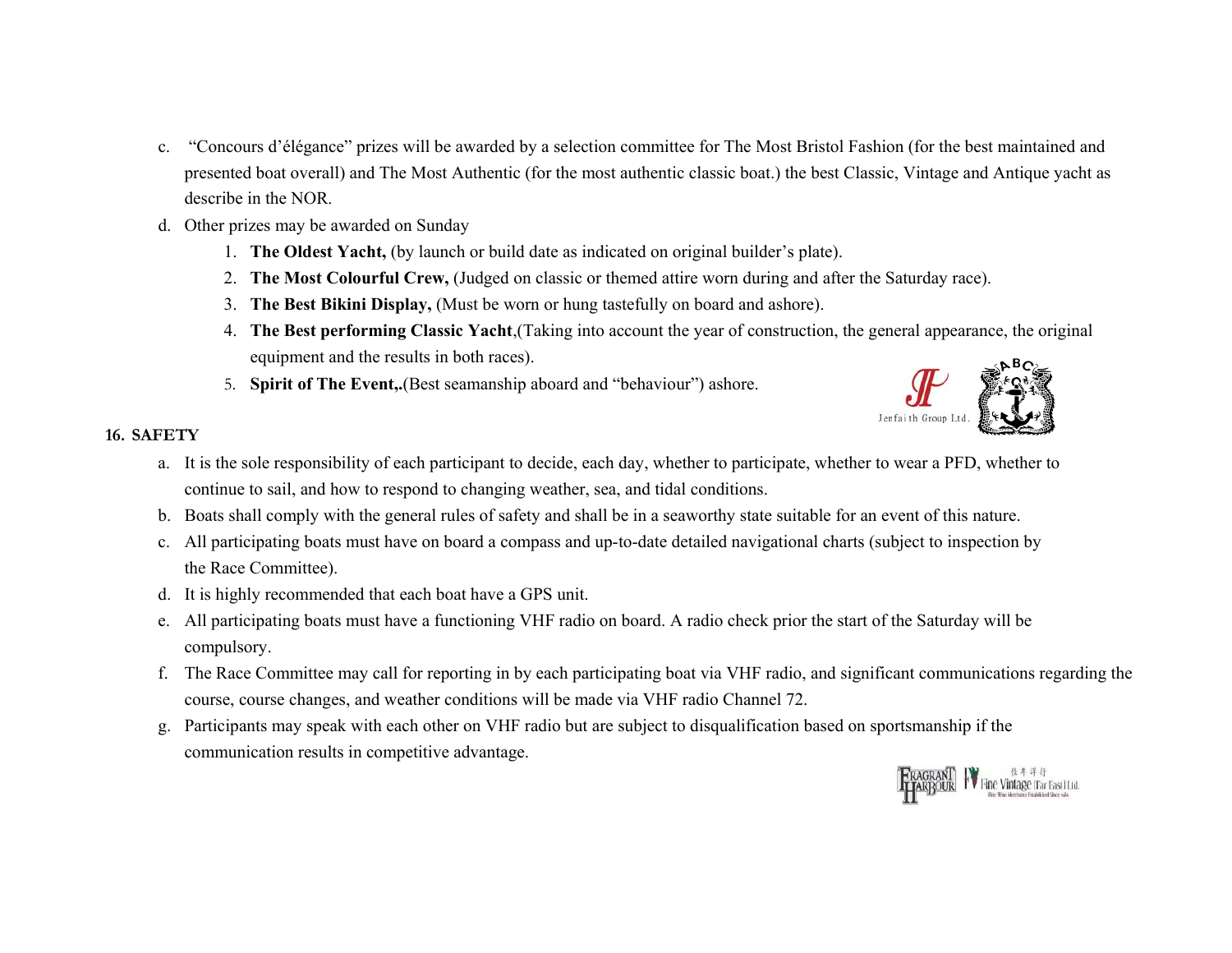#### **17. DISCLAIMER OF LIABILITY**

a. Participants compete entirely at their own risk; see RRS 4, Decision to Race. The Organising Authority, Regatta volunteers, the Aberdeen Boat Club and its officers, members and employees, Regatta sponsors and their representatives, officers, and members, accept no liability whatsoever for any loss of life or property, personal injury and damage caused by, or arising out of the Regatta.

#### **18. INSURANCE**

a. Entered boats shall have third party liability insurance at least to the minimum cover required under Hong Kong SAR law.

#### **19. ENTRIES**

- a. The ABC must receive entries by 17:00 hours on the Thursday before the event. A late entry fee of \$150 will be charged after this time. (Entry form can be found in Appendix E)
- b. Entries acceptance will be subject to the timely reception of the PIPS declaration which can be found in Appendix D.
- c. Entries will accepted by, Fax: 2873 2945, E mail sailingsecretary@abclubhk.com or through the website www.abclubhk.com

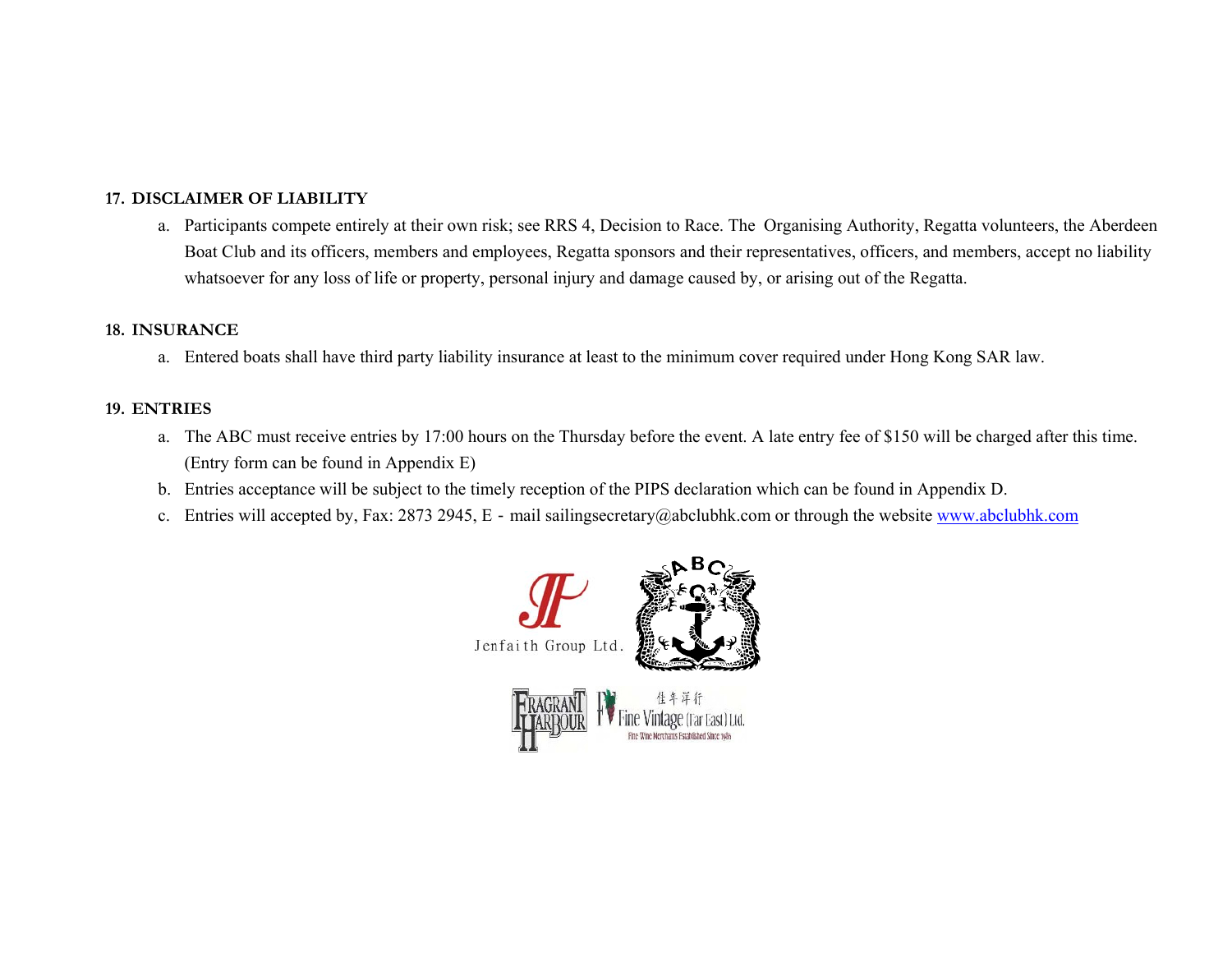### **Appendix "A" General Information**

1.1. The social program includes:

1.2.1. A family party on Middle Island on Saturday

1.2.2. On Saturday evening, dinner will be available at about 19:00 hours **for those who have ordered in advance**.

1.2.3. Drinks will be on consumption basis once the sponsored wine is finished.

1.2.4. Crewmembers are encouraged to dress up for the Saturday leg, according to the classic fun theme of this race. A

special prize will be awarded for the most colourful crew and the best bikini display.

1.2.5. A simple breakfast will be offered on Middle Island on Sunday morning from 7:30 am to 9:00 am.

1.2.6. A prize giving BBQ will be available on Sunday one hour after the race.

1.2.. Selection of the most authentic and the most Bristol yacht will be done on Sunday after the race.

1.3. Visiting competitors from clubs with reciprocal arrangements may, upon presentation of their parent club membership card, sign chits on race days, and prize giving events.

1.4. Other visiting competitors may purchase books of cash coupons, which are readily available from the club office or the bar.

1.5. Subject to availability, temporary moorings can be provided for yachts wishing to stay overnight before or after a race, either

in Deep Water Bay ABC or RHKYC or in Aberdeen Typhoon Shelter. Arrangements should be made with the club sailing secretary Angela Ho Lewis

on 2552 8182 Ext 836 or by mail at sailingsecretary@abclubhk.com

# **RACE OFFICER PHONE NUMBER: 91 24 64 00**







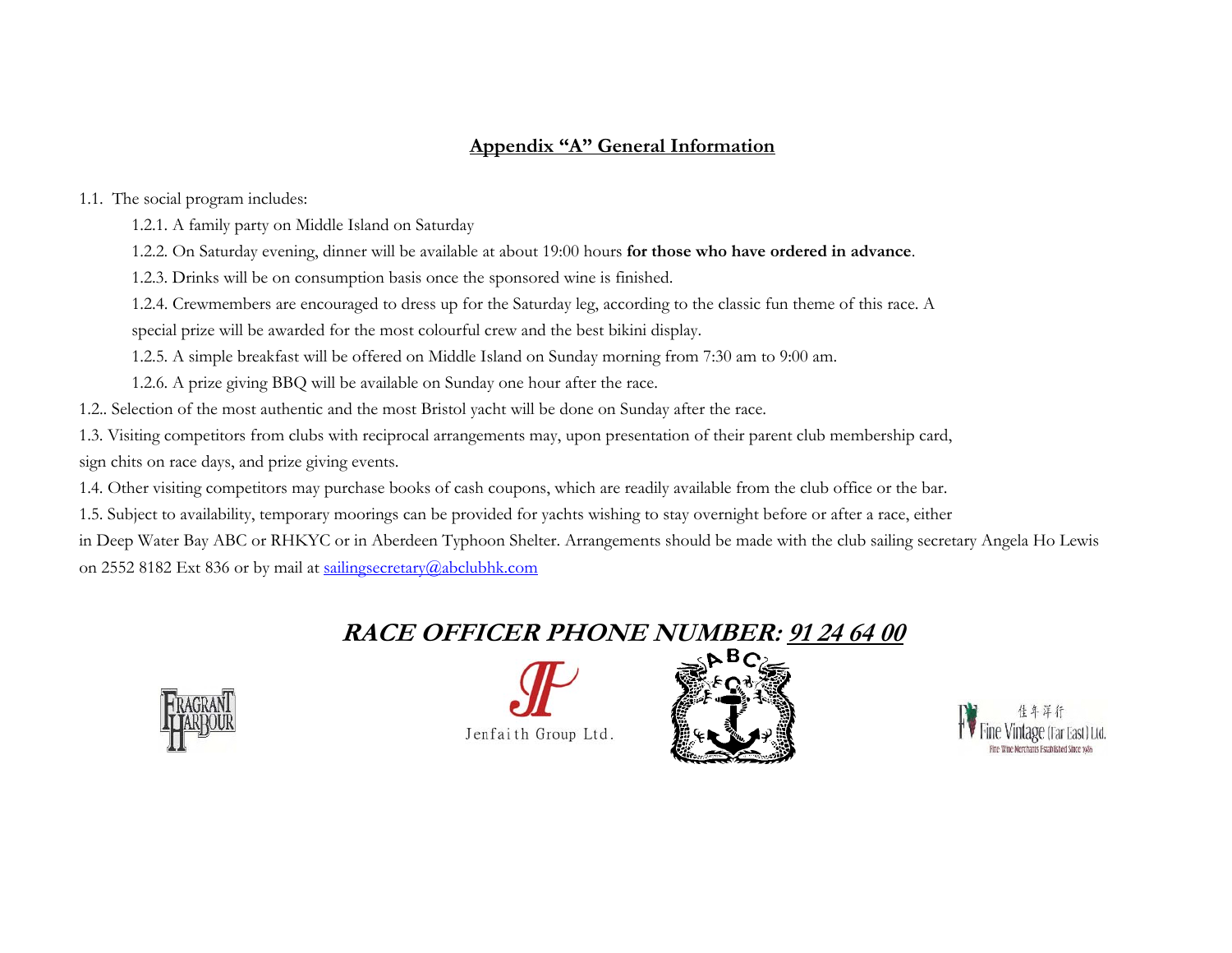**Appendix "B" – Saturday courses**





## Course 3 (≈12 MILES)

**Start STANLEY BAY Chesterman Buoy STARBOARD ABC Club Mark STARBOARD**  *(South* Lamma, *22˚10'.5 N ; 114*۫ *O9.2 E)*  **Finish DEEPWATER BAY** 



## Course 2 (≈11 MILES)

| <b>Start</b>                     | <b>STANLEY BAY</b>   |
|----------------------------------|----------------------|
| <b>Castle Rock</b>               | <b>STARBOARD</b>     |
| <b>Chesterman Buoy STARBOARD</b> |                      |
| Finish                           | <b>DEEPWATER BAY</b> |



Course 4 (≈7 MILES)

**Start STANLEY BAY Chesterman Buoy STARBOARD Finish DEEPWATER BAY** 

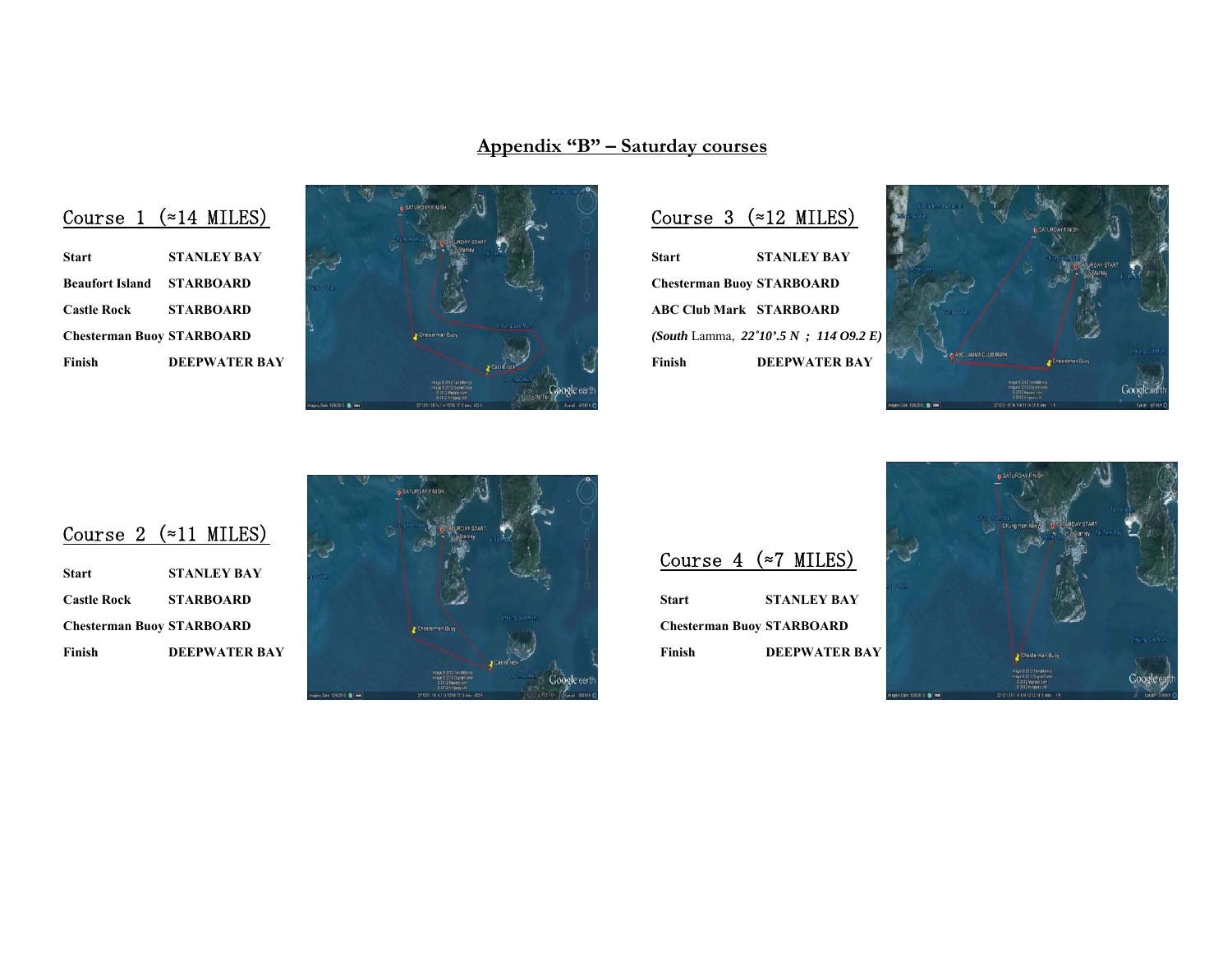**Appendix "C"** ‐**Sunday courses –**

## **COURSE 1 (≈11.5 MILES)**

| <b>Start</b>           | <b>DEEPWATER BAY</b> |
|------------------------|----------------------|
| <b>Castle Rock</b>     | <b>STARBOARD</b>     |
| <b>Chesterman Buoy</b> | <b>STARBOARD</b>     |
| Finish                 | <b>DEEPWATER BAY</b> |



# **COURSE 3 (≈17.5 MILES)**

| Start              | <b>DEEPWATER BAY</b> |
|--------------------|----------------------|
| Chesterman Buoy    | <b>PORT</b>          |
| Po Toi             | <b>PORT</b>          |
| Beaufort Island    | <b>STARBOARD</b>     |
| <b>Castle Rock</b> | <b>PORT</b>          |
| Finish             | <b>DEEPWATER BAY</b> |
|                    |                      |



## **COURSE 2 (≈16MILES)**

| <b>Start</b>           | <b>DEEPWATER BAY</b> |
|------------------------|----------------------|
| <b>Castle Rock</b>     | <b>STARBOARD</b>     |
| <b>Chesterman Buoy</b> | <b>STARBOARD</b>     |
| <b>Castle Rock</b>     | <b>STARBOARD</b>     |
| <b>Chesterman Buoy</b> | <b>STARBOARD</b>     |
| Finish                 | <b>DEEPWATER BAY</b> |



Jenfaith Group Ltd.



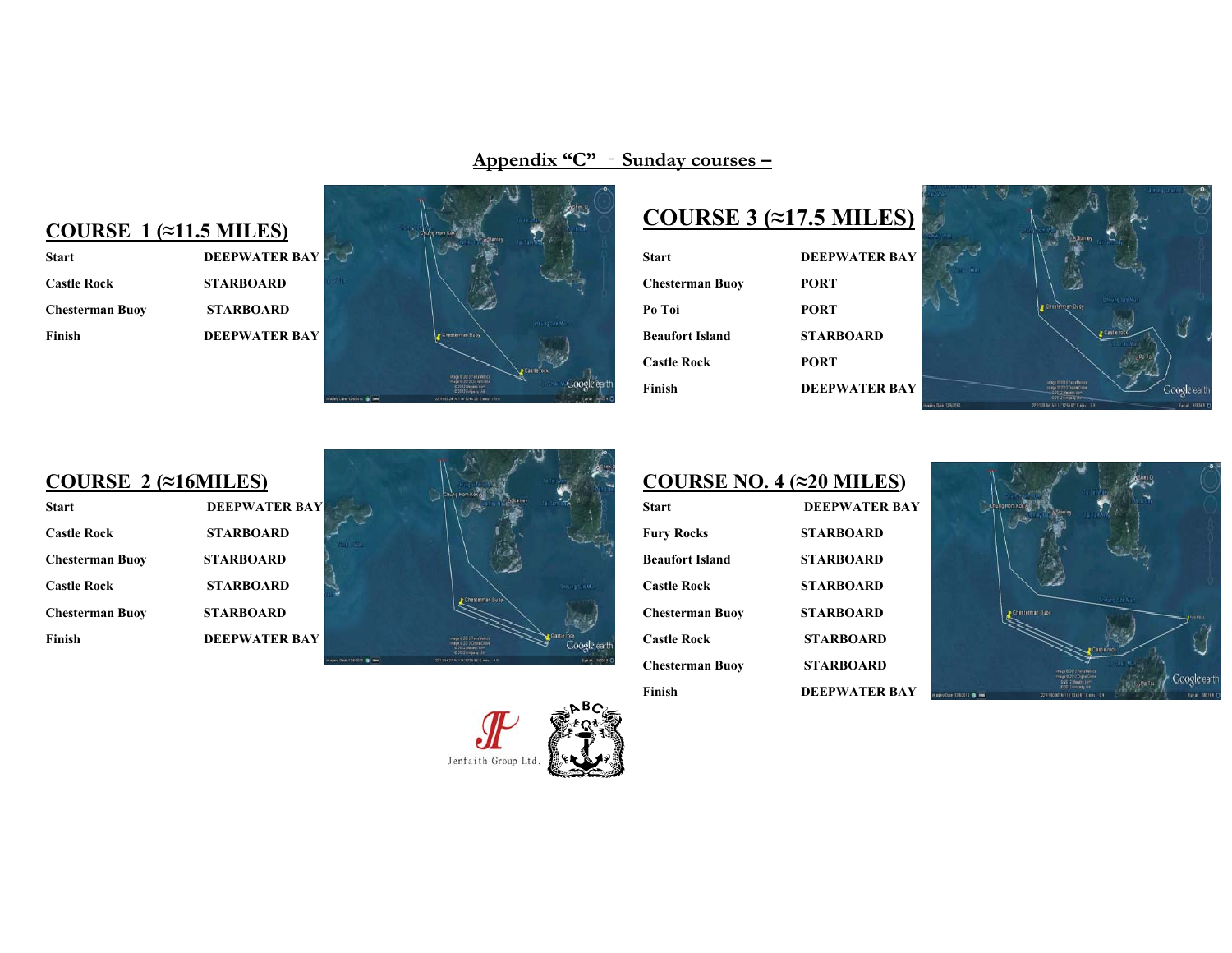#### **Appendix "D" PIPS Declaration**

*Aberdeen Boat Club Jenfaith Classic Yacht Rally 2012*  This form should be completed and submitted at the Club before 17:00 hours on Thursday 10 May. In accordance with the HKPN PIPS Scheme,

I, \_\_\_\_\_\_\_\_\_\_\_\_\_\_\_\_\_\_\_\_\_\_\_\_\_\_\_\_\_\_\_\_\_\_\_\_\_\_\_\_, skipper of \_\_\_\_\_\_\_\_\_\_\_\_\_\_\_\_\_\_\_\_\_\_\_\_\_\_\_\_\_\_\_\_\_\_\_\_\_\_\_\_\_\_\_\_

(Delete/tick as appropriate)

A: Have no performance enhancing changes to declare.

B: Declare that the following performance enhancing change(s) has / have been made to sails carried on board.

☼New or improved Mainsail

☼ New or improved Foresail

☼New or improved Spinnaker



*If you have made any changes to your yacht and deem that, they will not increase performance, please declare the change and explain why PIPS should not be applied to your HKPN. Note that for this race there will be no PIPS applied for changes in crew composition:* 

| $\bigcap$ $\bigcap$<br><b>SK1DDE</b><br>. | Date: | .)er<br>∩r |
|-------------------------------------------|-------|------------|

\_\_\_\_\_\_\_\_\_\_\_\_\_\_\_\_\_\_\_\_\_\_\_\_\_\_\_\_\_\_\_\_\_\_\_\_\_\_\_\_\_\_\_\_\_\_\_\_\_\_\_\_\_\_\_\_\_\_\_\_\_\_\_\_\_\_\_\_\_\_\_\_\_\_\_\_\_\_\_\_\_\_\_\_\_\_\_\_\_\_\_\_\_\_\_\_\_\_\_\_\_ \_\_\_\_\_\_\_\_\_\_\_\_\_\_\_\_\_\_\_\_\_\_\_\_\_\_\_\_\_\_\_\_\_\_\_\_\_\_\_\_\_\_\_\_\_\_\_\_\_\_\_\_\_\_\_\_\_\_\_\_\_\_\_\_\_\_\_\_\_\_\_\_\_\_\_\_\_\_\_\_\_\_\_\_\_\_\_\_\_\_\_\_\_\_\_\_\_\_\_\_\_ \_\_\_\_\_\_\_\_\_\_\_\_\_\_\_\_\_\_\_\_\_\_\_\_\_\_\_\_\_\_\_\_\_\_\_\_\_\_\_\_\_\_\_\_\_\_\_\_\_\_\_\_\_\_\_\_\_\_\_\_\_\_\_\_\_\_\_\_\_\_\_\_\_\_\_\_\_\_\_\_\_\_\_\_\_\_\_\_\_\_\_\_\_\_\_\_\_\_\_\_\_

by fax to 2873 2945 by email to sailingsecretary@abclubhk.com